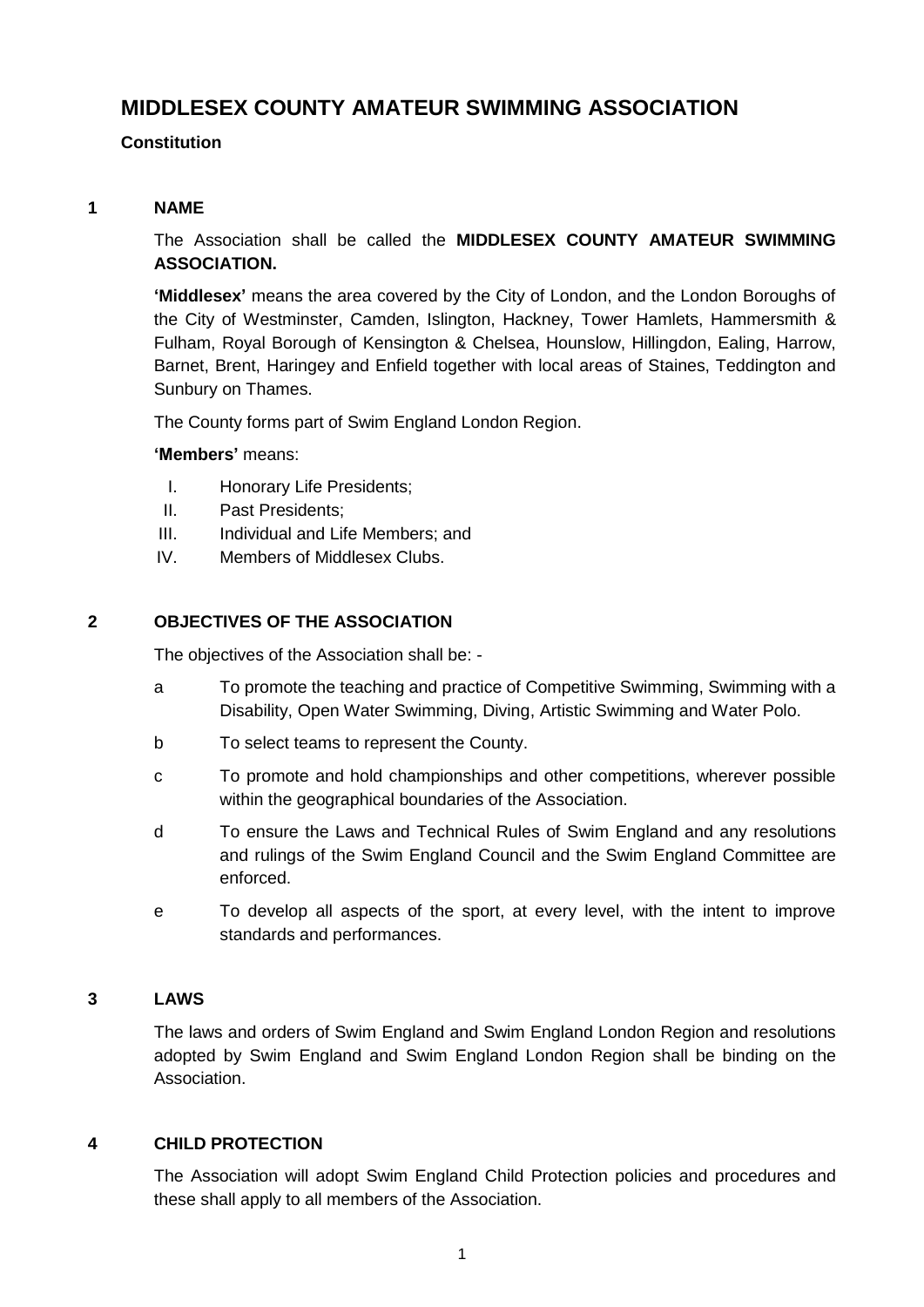# **5 COMPOSITION**

All clubs affiliated to Swim England London Region with headquarters in the area of MCASA as defined in 1 above are allocated to the Association. The affiliation fee paid by Clubs to Swim England London Region includes affiliation to the Association.

Persons who may be elected by the Executive as individual Members shall pay an annual fee as set by the Executive. Individual and Life Members, as such, shall not have the right to speak or vote at any Council Meeting.

### **6 FINANCE**

- a The Financial year shall end on the 31st August.
- b The funds or other property of the Association shall be applied to the furtherance of the objects of the Association or for any charitable purposes. No funds or other property of the Association shall be paid to or distributed among the members of the Association except as legitimate expenses incurred on behalf of the Association. In the event of dissolution, the funds remaining will be devoted to objectives similar to those of the Association.
- c The Treasurer shall keep proper books of accounts and exercise control over the funds of the Association.
- d The Treasurer will be responsible for the collection and payment of Swim England and Swim England London Region membership fees of individual Members of the Association
- e There shall be four signatories for cheques drawn on the Association accounts: the Treasurer, the Hon Secretary, the Assistant Treasurer and the Assistant Secretary. The Treasurer or the Assistant Treasurer shall sign all cheques drawn on the Association's Accounts. All cheques of £2,000 or over are to be countersigned by any one of the authorised signatories. The Treasurer will have authority to make Bank transfers up to an amount agreed annually by the Executive with the relevant paperwork.
- f The Treasurer is to prepare an annual report and balance sheet, for examination by the Executive at a meeting not more than five weeks after the closing date of accounts. These accounts will then be presented for approval at the Annual Council Meeting.
- g Qualified Examiners shall be appointed annually by the Council at the Annual Council Meeting to examine and report on the accounts of the Association.
- h Debit cards are issued to those members who are responsible for expenses incurred on behalf of the County and those members will be required to keep accurate records and receipts and submit them to the treasurer monthly. Secretaries of the Swimming Committee, Swimming Officials Committee and Competitions will be allocated a petty cash float of £250 and those officers will be required to keep accurate records and receipts and submit them to the treasurer. No member of the Executive shall incur a liability on behalf of the association for a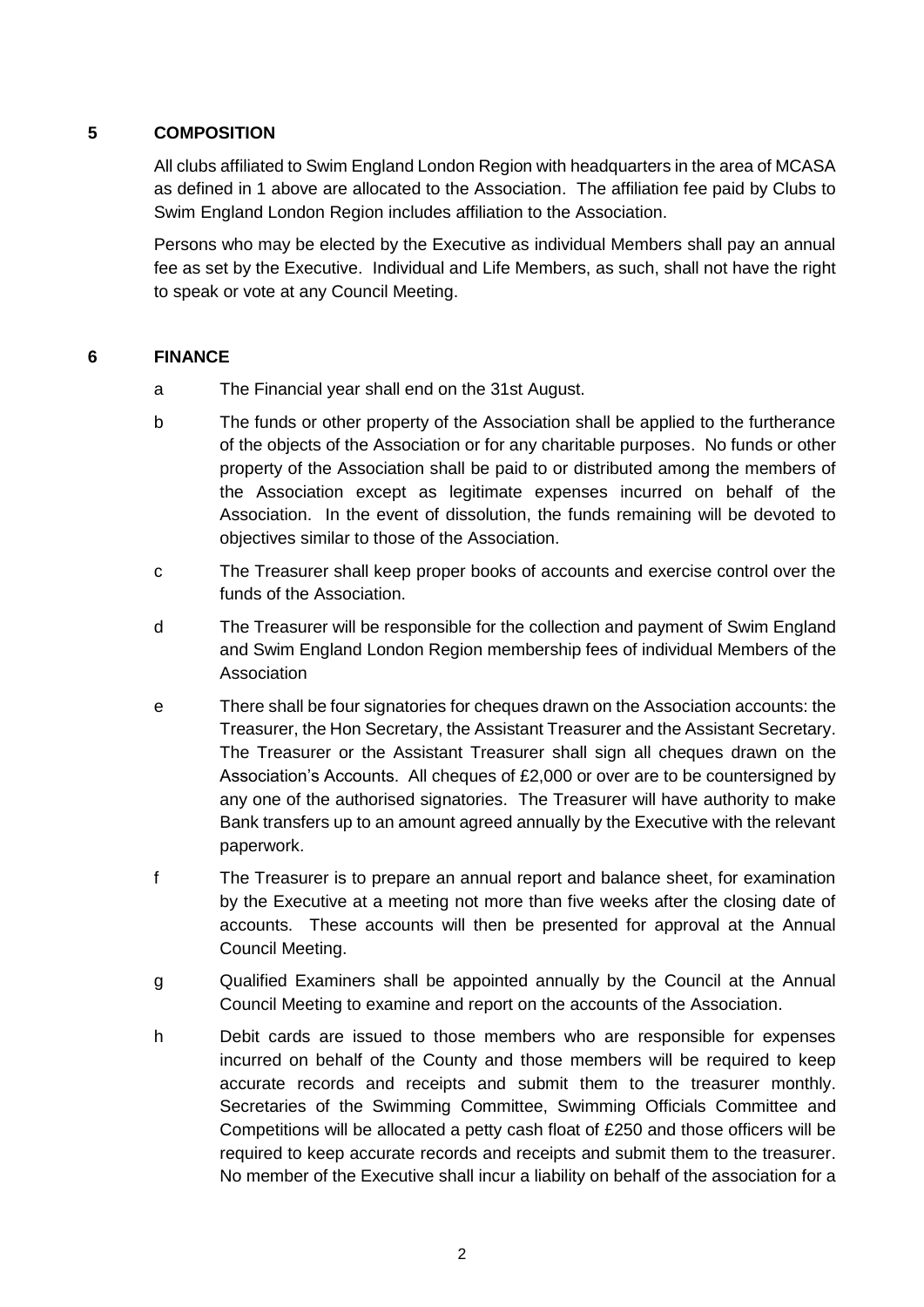sum in excess of £100 per item without the express authority of the Executive or an Officers' decision on behalf of the Executive.

#### **7 COMPOSITION OF THE COUNCIL**

The Council of the Association shall consist of:

- a The President, the President Elect, the Secretary, the Treasurer plus the Office holders of the Association
- b The Past Presidents of the Association;
- c Club delegates in accordance with the provisions of Rule 10.1.3 of the Swim England London Region Rules.

### **NOTE: At the date of publication of this handbook, each club is entitled to representation as follows:**

- I One from each club comprising up to and including 50 members.
- II Two from each club with a membership between 51 and 200
- III Three from each club comprising 201 or more members.

**No club shall have more than three delegates. A new club shall be entitled to representation for the first year according to the number of members at the date of its application for affiliation.**

#### **8 ANNUAL COUNCIL MEETING**

- a The Annual Council Meeting shall be held in the month of November for presentation, amongst other things, of the Annual Report and Accounts for the year ending 31st August.
- b Nominations for President Elect, the Secretary, the Treasurer and the Office holders and the Executive shall be in the hands of the Secretary by the date of the October Executive Meeting.
- c Notices of Motion for the Council Meeting shall be in the hands of the Secretary not later than 15th September prior to the Council meeting.
- d No proposition for alteration of Rules shall be adopted unless it is passed by at least two-thirds of those present and voting and receives the approval of the Swim England London Region where necessary.
- e The Agenda for the Council Meeting shall be posted or delivered to those persons mentioned in Rule 7a and 7b and to clubs not less than twenty-one days before the meeting.

#### **9 SPECIAL MEETINGS**

- a The Executive may call a special Meeting of the Council.
- b The Executive shall call a Special Meeting of the Council within one calendar month of the receipt of a written request signed by not less than six delegates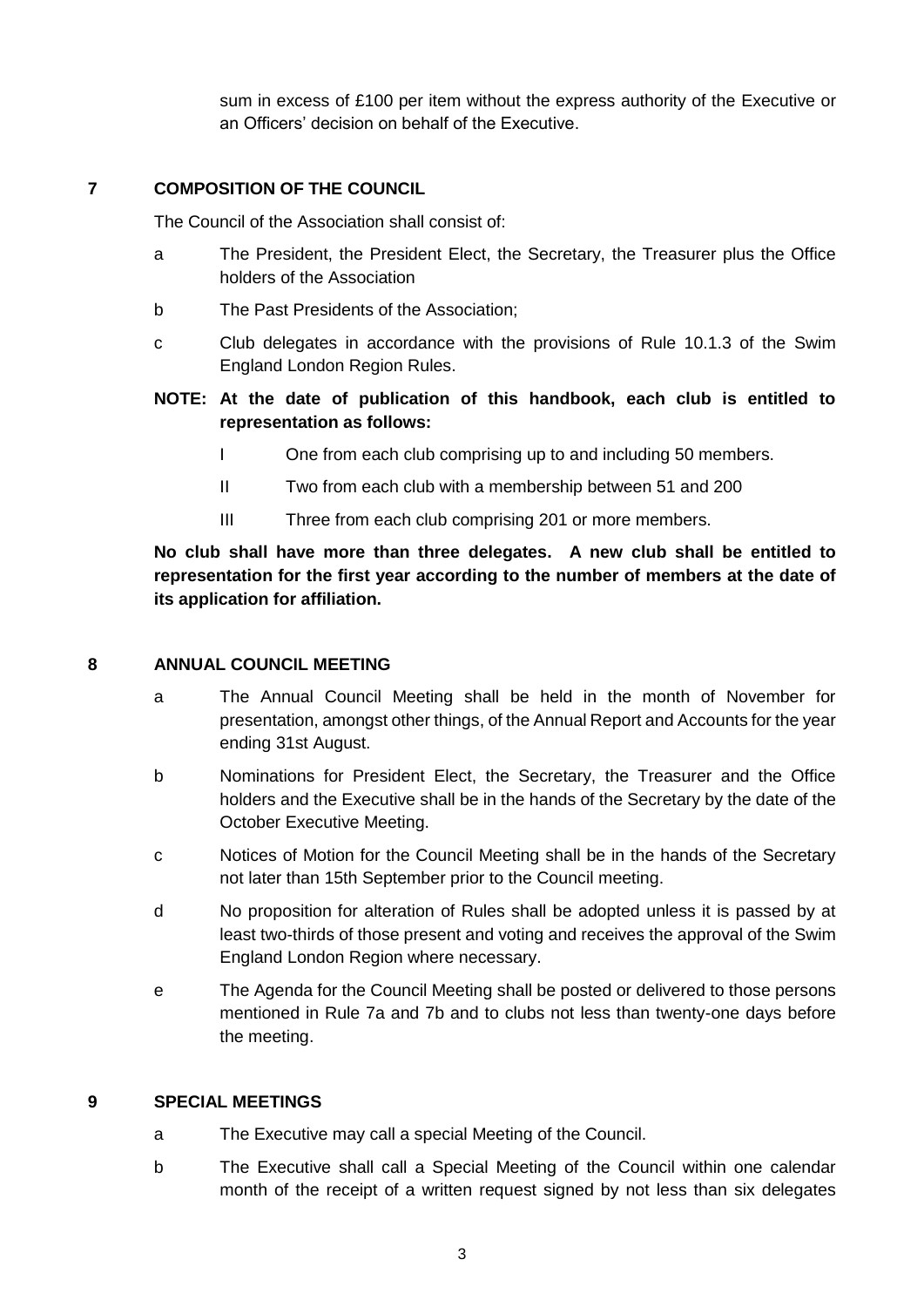representing six different affiliated clubs. Such request shall state the business for which the meeting is to be called and no other business shall be transacted.

c The Agenda for a special meeting shall be posted or delivered to those persons mentioned in Rule 7a and 7b and to clubs not less than twenty-one clear days before the meeting.

#### **10 QUORUM**

Fifteen Members of the Council shall form a quorum.

### **11 PROCEDURE AT COUNCIL MEETINGS**

Such appropriate parts of Swim England Laws as govern procedure at Swim England Council Meetings shall govern proceedings at Middlesex County Council Meetings.

### **12 PRESIDENT**

- a The President shall be Chairman of the Executive but shall not hold office for two consecutive years except in exceptional circumstances and with the approval of the Executive.
- b Nominations for President Elect, together with a brief CV, supported by a seconder and signed by the nominee, shall be in the hands of the Secretary by the date of the October Executive Meeting. The proposer and seconder must both be members of the Executive and the nominee must be a member of the Association. Such Past Presidents as are members of the Executive will then, prior to the next following Executive meeting, make a recommendation to the Executive for consideration by Council.

### **13 HONORARY LIFE PRESIDENTS**

The Council may, in recognition of exceptional services rendered to the County, elect Honorary Life Presidents. Nominations as Honorary Life Presidents shall be proposed by those Past Presidents as are members of the Executive and referred to Council for approval.

### **14 OFFICERS and OFFICE HOLDERS**

- a The following shall be elected annually by Council at the Annual Council meeting of delegates and Past Presidents:
	- I President Elect

**Secretary** 

Treasurer and Trustee

II Assistant Secretary

Assistant Treasurer and Trustee

Secretary Diving Committee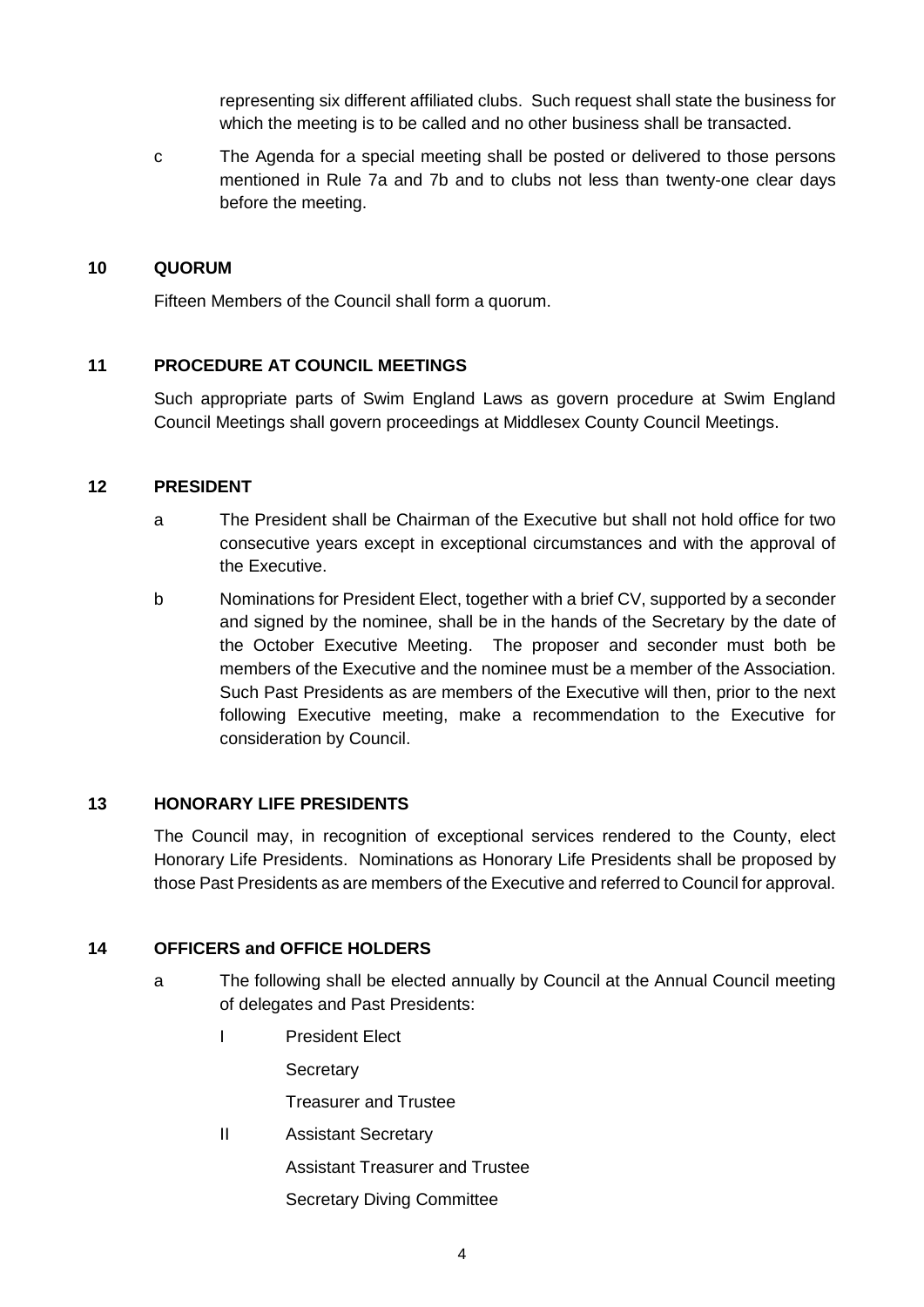Secretary Masters Committee Secretary Swimming Committee Secretary Swimming - Age Group Competitions Secretary Swimming – Championships Secretary Swimming Officials Committee Secretary Artistic Swimming Committee Secretary Trophies Secretary Water Polo Committee III Legal Adviser Medical Officer Welfare Officer Health and Safety Officer

- b The President, the Secretary and the Treasurer shall be the Officers of the Association.
- c The President elect together with those persons mentioned in 14a(I) shall be the Office Holders of the Association.

#### **NOTES:**

- **(i) In the event that urgent decisions are required between meetings of the Executive relating to matters other than those within the Terms of Reference of the Technical Committees those decisions shall be made by the Officers of the Association and be reported to the next following meeting of the Executive.**
- **(ii) In the event that urgent decisions are required relating to matters within the Terms of Reference of a Technical Committee, and it is not reasonably practicable to convene a meeting of the Committee, such decisions shall be made by the Chairman and Secretary of that Committee and reported to the next following meeting of the Committee.**

### **15 SWIM ENGLAND LONDON REGION COUNCIL**

One member of the Executive shall be appointed as delegate to the Swim England London Region Council.

#### **16 THE EXECUTIVE**

The management of the Association shall be in the hands of the County Executive, which shall be composed of the following members:

- a The Officers of the Association
- b The President Elect
- c The Office Holders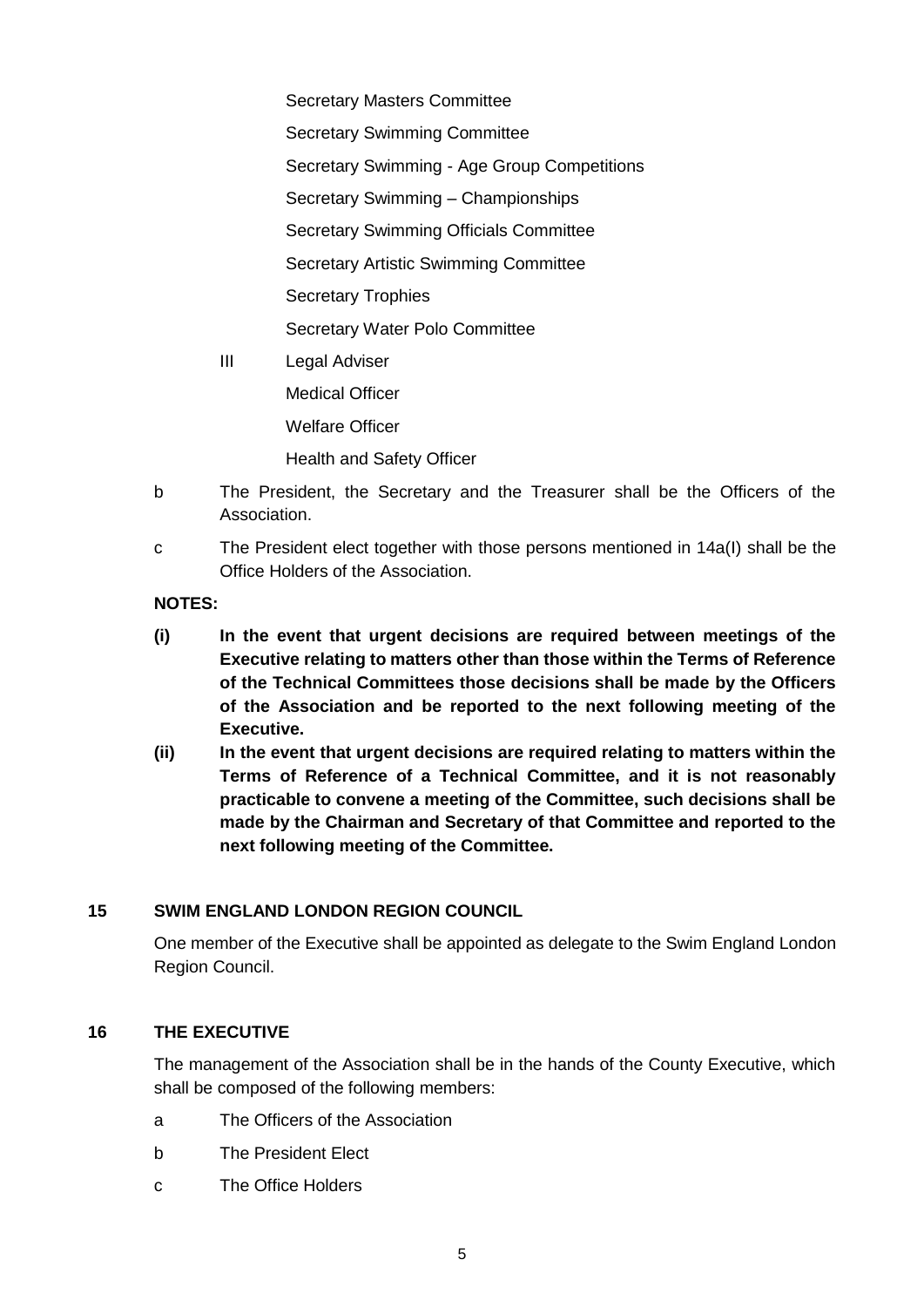- d Past Presidents
- e Members elected by the Council from the delegates.

# **17 DUTIES AND POWERS OF THE EXECUTIVE**

### a **The Executive shall:**

- I Meet not less frequently than once in every alternate month (except in the months of July and August). Nine (9) members shall form a quorum to include at least one of the officers.
- II Transact the business of the Association, and observe and enforce the Rules of the Association and orders of the Council.
- III Exercise financial control over the affairs of the Association.
- IV Appoint the Standing Committees referred to in Rule 18.
- V Make changes to Conditions for Championships and Competitions of the Association on the recommendation of the appropriate Technical Committee and report such changes to the next following Council.
- VI Be responsible for publication of the Association's Handbook and for the incorporation therein of any alterations authorised by the Council.
- VII Appoint the Association's delegates to the Swim England London Region Council.

### b **The Executive shall have power to:**

- I Suspend the membership of any Past-President, Officer or Member of the Executive who uses, for the purpose of publication or comment in the public press, information respecting matters that are still under consideration of the Executive or any of its committees. The resolution to suspend shall be passed by at least two thirds of such persons as, being entitled so to do, vote in person.
- II Declare that any member, other than the President, the President elect or a Past President, who has been absent from three consecutive meetings has vacated his seat.
- III Fill any vacancy occurring on the Executive. The unsuccessful candidates at the preceding Annual Council Meeting, in order of voting, and if still eligible, shall have the first refusal.
- IV Appoint officials for the Association's Swimming, Diving, Masters, Artistic Swimming and Water Polo Championships and other competitions.
- V Delegate such of its powers as it may think fit, and on such terms as it may determine, to a Standing or Technical Committee.
- VI If there is a conflict between the Constitution and a decision of the County Executive, the Constitution will prevail. If there is a conflict between the Constitution or a decision by the County Executive and Swim England Laws, Rules, Regulations or Conditions, then the Swim England Laws, Rules, Regulations or Conditions will prevail.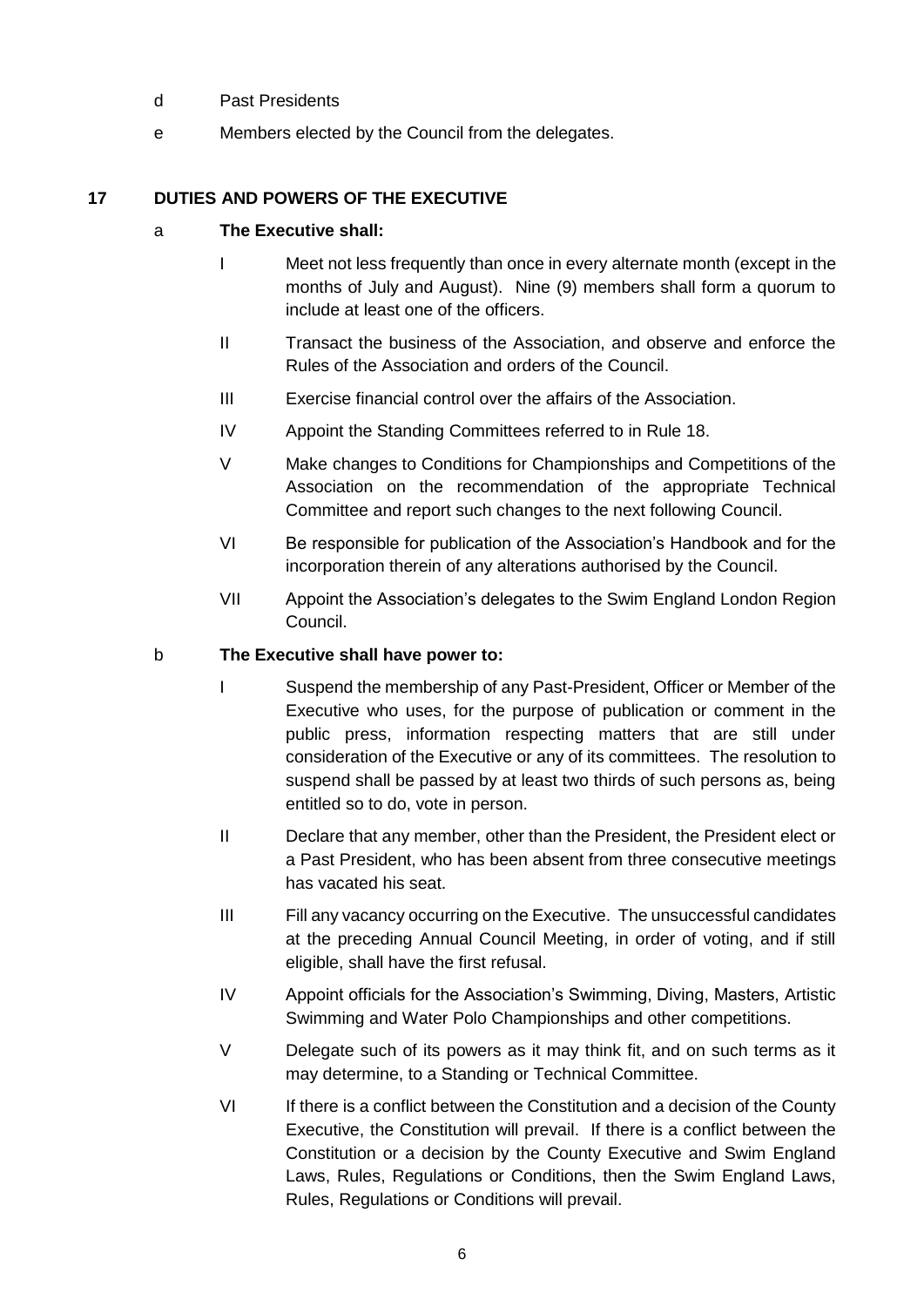### **18 STANDING AND TECHNICAL COMMITTEES**

Standing and Technical Committees shall be elected annually by the Executive as follows:-

### a **General Purpose Committee**

- I Which shall consist of five members elected from the Executive. The Committee shall have the power to co-opt.
- II The Committee shall advise the Executive on all matters referred to it by the Executive.

### b **Diving Committee**

This Committee shall consist of the Secretary of the Diving Committee and five elected members. The Committee shall:-

- I Advise the Executive on all matters relating to Diving.
- II Encourage the provision of suitable facilities.
- III Select Association Diving representatives and nominate representatives for Regional events when necessary.
- IV Compile lists of Association Diving Officials.
- V Recommend Officials for Association Diving Championships and other competitions when necessary.
- VI Be responsible for the organisation and promotion of such Diving Championships and competitions as directed by the Executive or Council.
- VII Make recommendations to the Executive for changes to Conditions for the Diving Championships and competitions of the Association.
- VIII Submit budgets as required.

### c **Finance Committee**

- I This Committee shall consist of five members elected from the Executive, one of whom shall be the Assistant Treasurer. The Treasurer of the Association shall act as the Committee Secretary.
- II The Committee shall consider every item of expenditure by the Association and shall advise the Association each year on the appropriate level of entry fees, and spectator admission charges, for the various Championships and Competitions.

#### d **Masters Committee**

This Committee shall consist of the Secretary of the Masters' Committee and three elected members. The Committee shall:-

- I Advise the Executive on all matters relating to Masters' events.
- II Encourage the provision of suitable facilities for training and competition.
- III Be responsible for the organisation and promotion of Association Masters' events.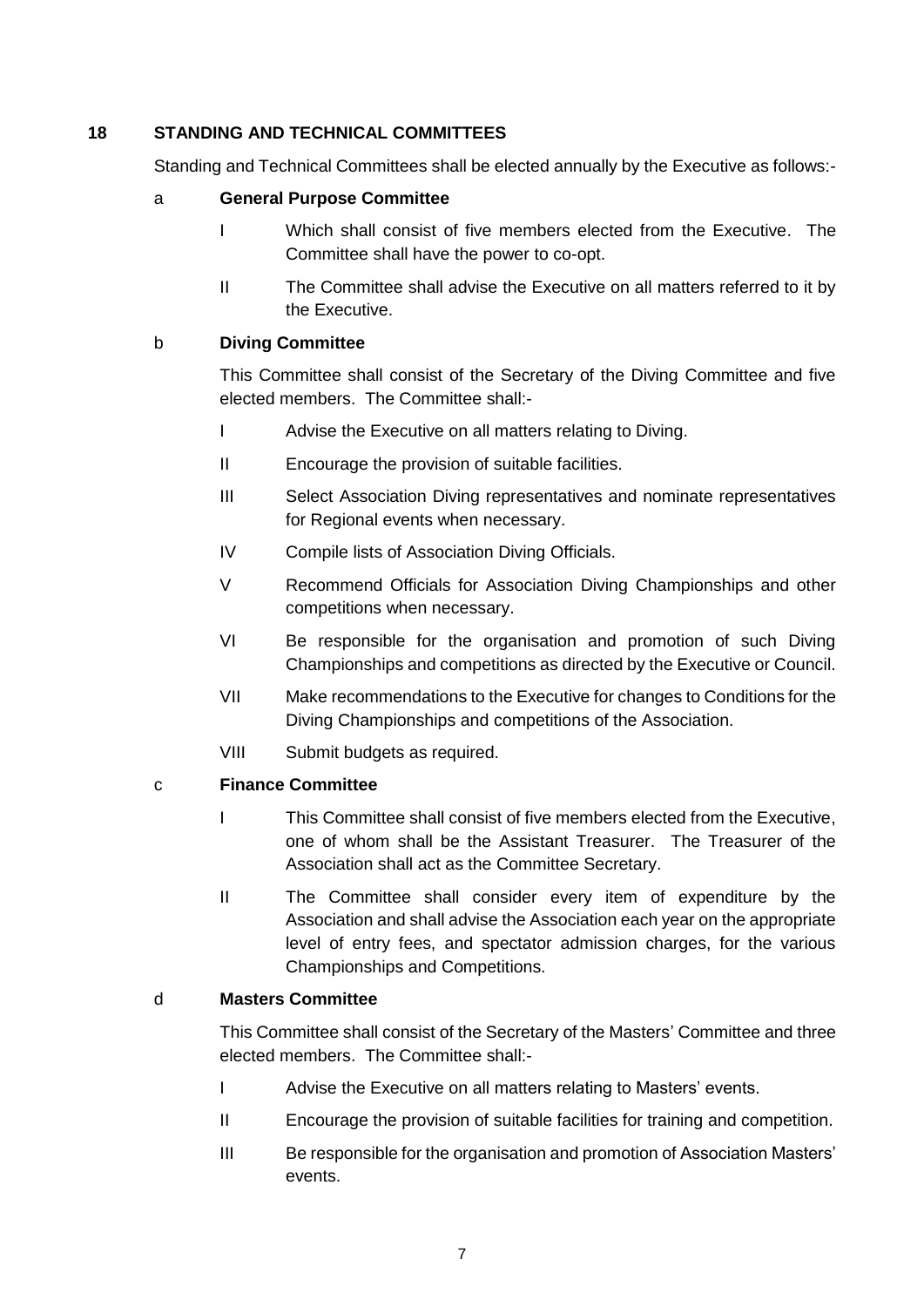- IV Select Masters teams to represent the Association.
- V Make recommendations for changes to the Conditions for the Masters' Championships and Competitions of the Association.
- VI Submit budgets as required.

#### e **Swimming Committee**

This Committee shall consist of the Secretary of the Swimming Committee, the Secretary Swimming Age Group Competitions, the Secretary Swimming Championships and the Assistant Secretary Swimming Committee and five elected members. The Committee shall:-

- I Assist and advise in the training of swimming.
- II Promote courses and select swimmers to attend them.
- III Select Association swimming representatives and nominate representatives for Regional events when necessary.
- IV Advise the Executive on all matters relating to swimming.
- V Be responsible for the organisation and promotion of such Swimming Championships and Competitions as directed by the Executive or Council.
- VI Make recommendations to the Executive for changes to the Swimming Championships and Competitions.
- VII Organise and manage Development days, Inter-County teams, overseas teams as agreed by the Executive and Disability Galas.
- VIII Submit budgets as required.

#### f **Swimming Officials Committee**

This Committee shall consist of the Secretary of the Swimming Officials Committee and six elected members (each of the elected members shall be a Swim England Licensed Official). The Committee shall:-

- I Prepare and deal with the members wishing to become swimming officials, in accordance with the British Swimming training guidelines. They shall advise the Executive on all related matters.
- II Arrange courses and examinations as necessary.
- III Submit budgets as required.

### g **Artistic Swimming Committee**

This Committee shall consist of the Secretary of the Artistic Swimming Committee and five elected members. The Committee shall:-

- I Make arrangements for the Association Championships, Competitions and when necessary, Swim England or Regional events.
- II Appoint the Association Coach and Manager.
- III Select swimmers for the County Squad.
- IV Compile a list of the Association Artistic Swimming Officials.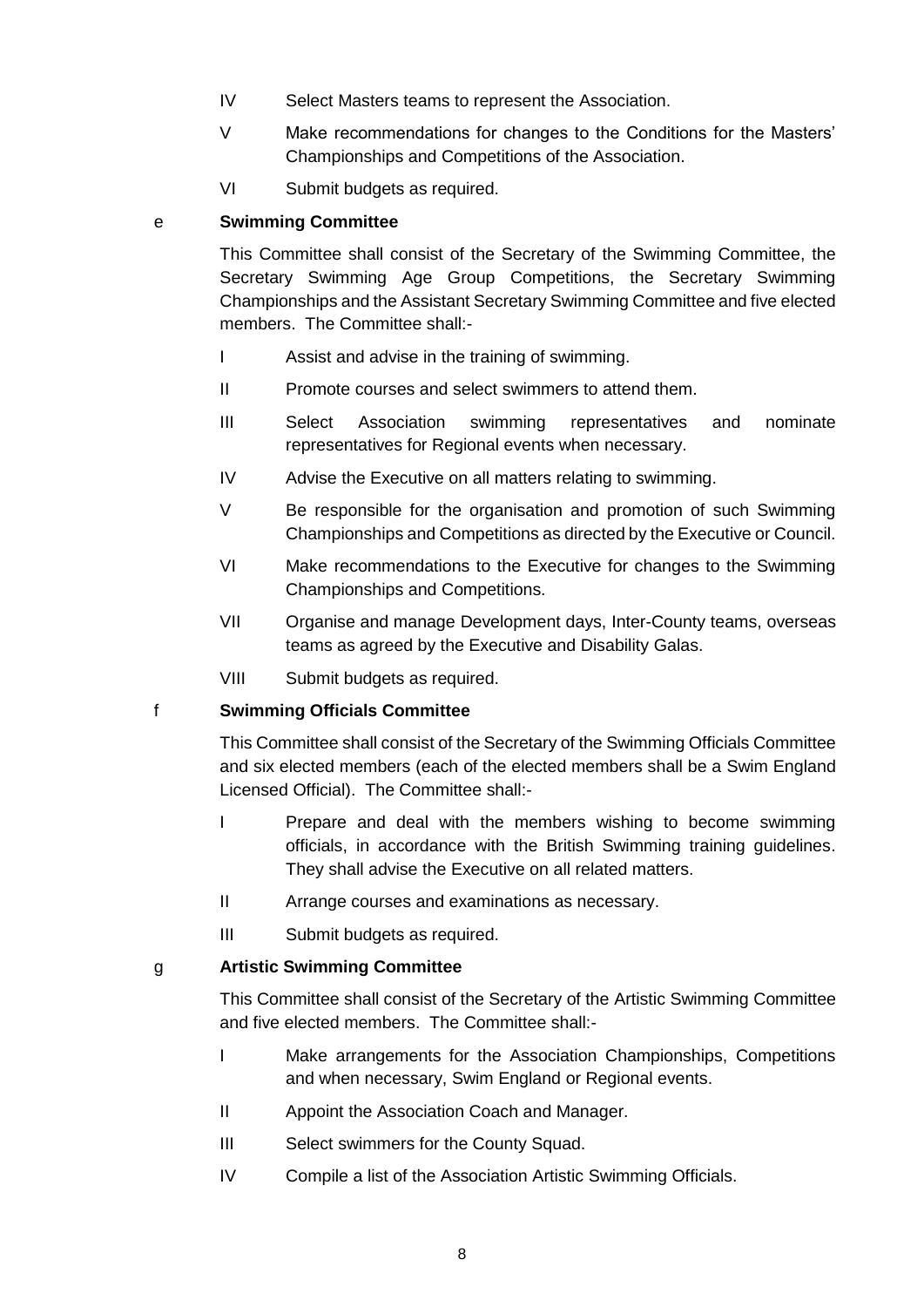- V Conduct conferences and seminars for Officials and coaches.
- VI Conduct courses and examinations for Examiners and scorers.
- VII Conduct training courses for swimmers and trainee coaches.
- VIII Make recommendations to the Executive for changes to the Conditions for the Synchronized Swimming Championships and Competitions of the Association.
- IX Submit nominations to Swim England for International Officials.
- X Submit budgets as required.

### h **Water Polo Committee**

This Committee shall consist of the Secretary and Chair of the Water Polo Committee and a representative of each club competing in the Water Polo Championships. The Secretary of the Water Polo Committee shall act as the Secretary of the Selection Committee. The Committee shall: -

- I Advise the Executive on all matters relating to Water Polo.
- II Encourage the provision of suitable facilities.
- III Select the Association Water Polo representatives and nominate representatives for Regional events when necessary.
- IV Be responsible for the organisation and promotion of such Water Polo Championships and Competitions.
- V Make recommendations to the Executive for changes to the Conditions of the Water Polo Championships and Competitions.
- VI Submit budgets as required.

### i **Affiliation Committee**

- I The Committee shall consist of three elected members.
- II The Committee shall respond to any requests from London Region for comments regarding new affiliations and changes to the names of affiliated clubs.
- III The Committee shall report to the Executive.

### j **Disputes & Disciplinary Committee**

- I The Committee shall consist of three elected members of the Executive Committee, with at least two of them being qualified Swim England Referees. The Committee has the right to call upon further expertise as required.
- II The Committee shall deal with matters of a disciplinary nature, as referred to it by the Executive, or by any of the sub-committees, or by an individual member of Swim England.
- III Pursue any upheld Complaint to its conclusion, either directly, or by referring it to the appropriate higher authority.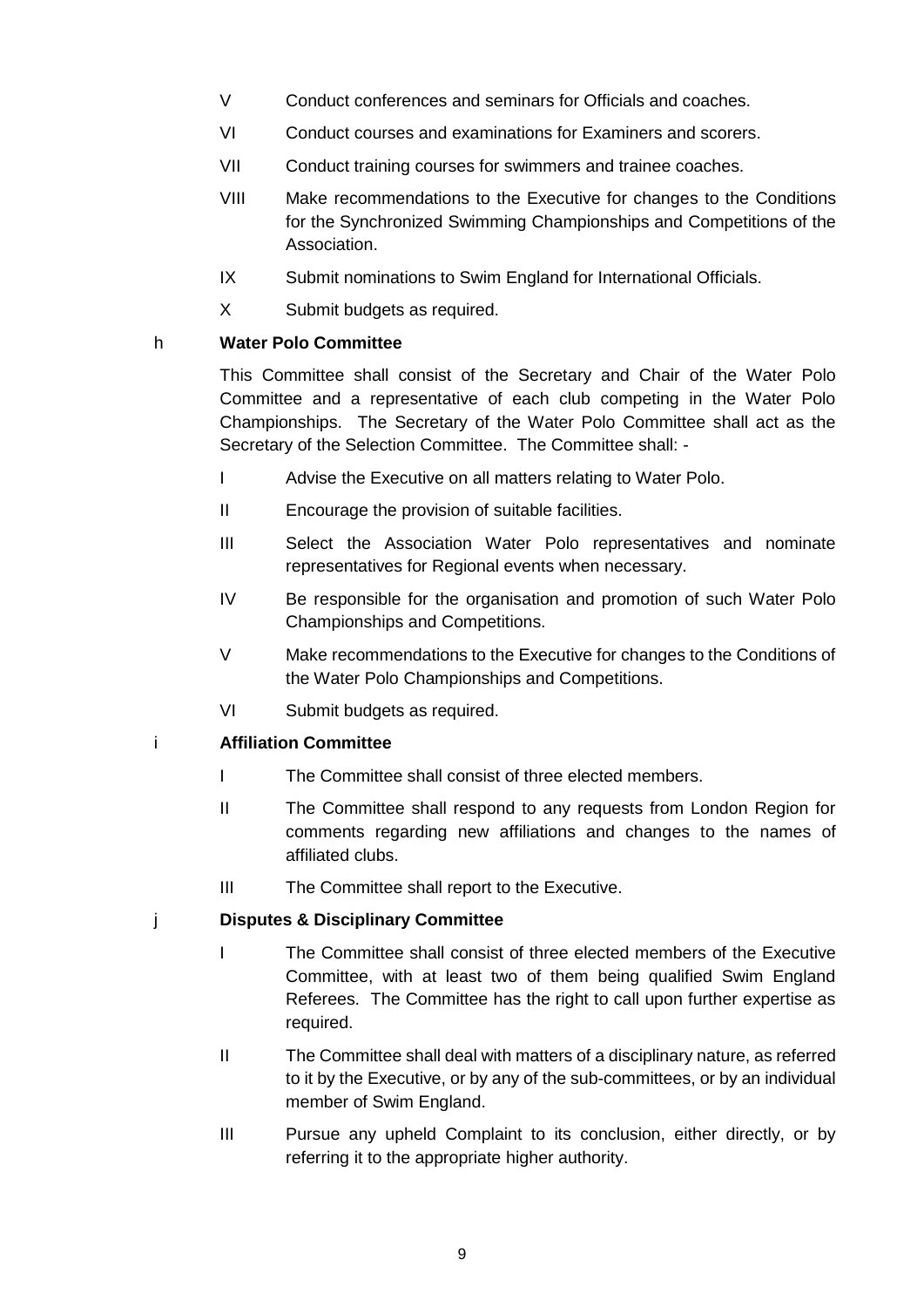- IV Aim to address any matter referred to the Committee with the parties as amicably and as informally as possible, always reserving the right to institute a more formal process of judicial investigation if necessary.
- V The Committee has the right to impose an appropriate sanction, including but not limited to a warning, fine or suspension.
- VI The Committee shall report action taken, to the Executive in all instances

### **19 STANDING COMMITTEE GENERAL PROVISIONS**

- a Each Standing Committee shall set a quorum at its first meeting following the Annual Council Meeting;
- b Each Standing Committee shall elect a Chairman at its first meeting following the Annual Council Meeting. No individual shall be Chairman of more than one committee in any year.
- c An individual may not serve as Chairman of a Standing Committee for more than two consecutive years;
- d Each Standing committee shall elect such sub-Committees as it deems necessary.
- e The President, the President elect, the Secretary and the Treasurer shall be exofficio members of all Standing Committees with the exception of the Swimming Officials Committee and the Disputes and Disciplinary Committee.

### **20 COUNTY AWARDS**

County Badges may be awarded at the discretion of the Executive to:-

- a Those individuals who represent the Association in Championship events for disciplines within its remit.
- b Those individuals eligible to represent the Association in Championship events who gain first place in individual Swim England Championships
- c Those individuals eligible to represent the Association in Championship events who have been awarded International representative honours in Swimming, Diving, Water Polo, Artistic Swimming or Open Water;
- d Those representing the Association in non-championship events for Swimming, Masters, Diving, Water Polo or Artistic Swimming.
- e Association Team Managers, Chaperones, Association Officers, and those helpers who render service to the Association.

### **21 TROPHIES**

- a Perpetual trophies exist for the Association's Championships, Competitions and, in some cases, for special achievements and these trophies remain the property of the Association
- b Winners shall be entitled to hold, subject to c) below, the relevant trophies upon which their names shall be engraved at the expense of the Association;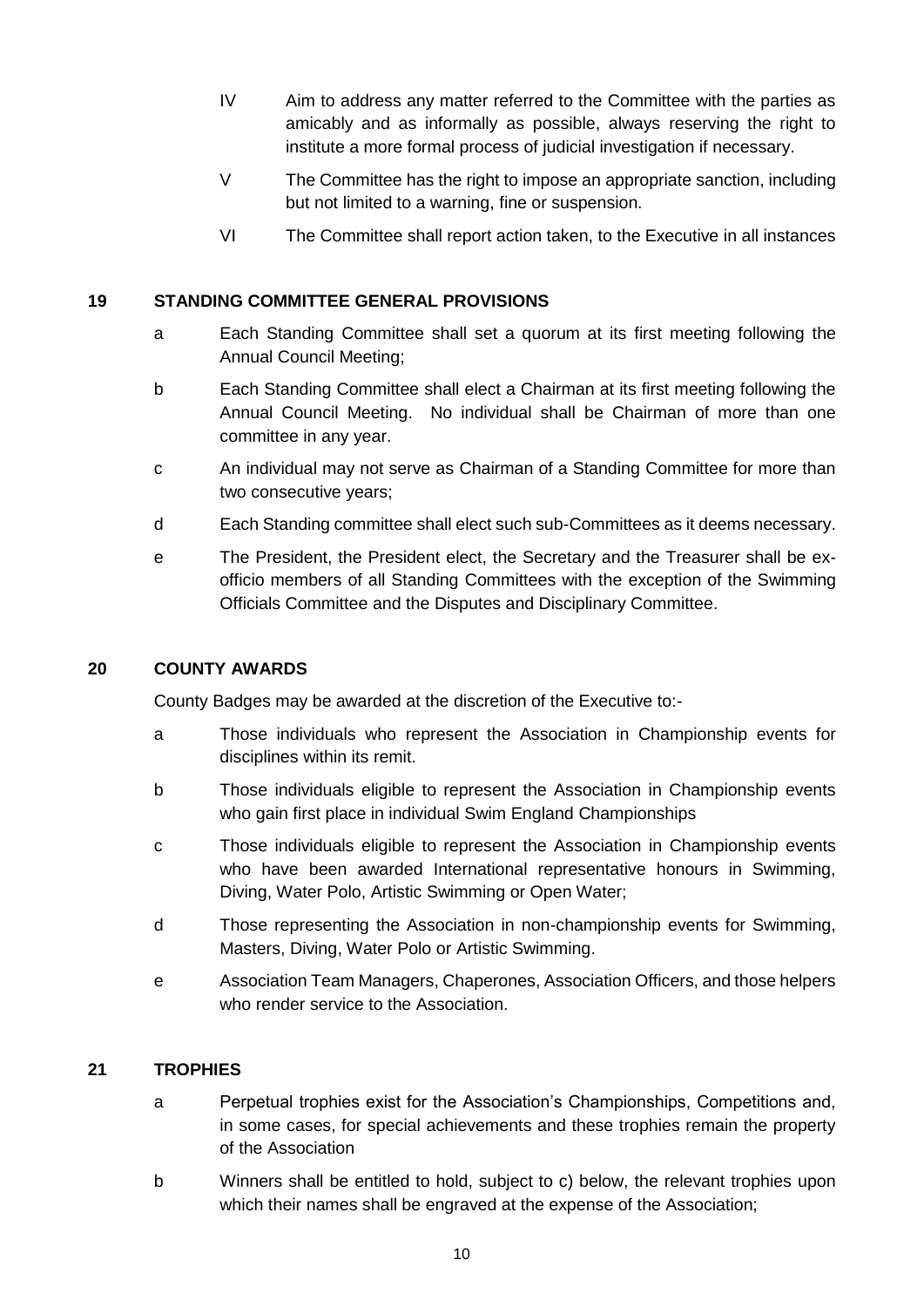- c A trophy may be held from the time of giving to the Trustees a formal acknowledgement of receipt and an undertaking to return it, in a good and clean condition, together with any plinth and/or case, in accordance with directions to be given by the Trustees or by the Trophy Secretary;
- d If the winner is under 18 years of age the receipt must be countersigned by a parent, guardian or an authorised official of his/her club. In the case of team events an authorised member of the winning club shall sign.
- e Trophies must remain in the bona fide possession of their holders and may not be taken out of Great Britain.
- f A copy of the Trophy Receipt Form shall be given to the trophy holder.
- g The Trustees must be notified immediately of:
	- I Any loss of, or damage to, a Trophy;
	- II Any change of address of the holder of a Trophy
- h Penalties Holders will render themselves liable to penalties as follows:-
	- I For failure to return the trophy by the date directed £25;
	- II For the return of a trophy in a condition unsuitable for immediate presentation - £25;
	- III For damage to a trophy whilst in their possession the holder shall be required to reimburse the Association for the cost of the repair or provide a suitable replacement.

### **22 INDEMNITY**

Every member of the Executive shall be indemnified by the Association and its members jointly and severally for any act authorised by the Executive which they do on behalf of the Association and which is written within the scope of the Rules for the time being of the Association.

### **23 TRUSTEES**

- a The property of the Association, other than cash at the bank, shall be vested in not less than two, nor more than three Trustees. They shall deal with the property as directed by resolution of the Executive and entry in the minute book shall be conclusive evidence of such a resolution.
- b The Trustees shall be elected at a Council Meeting of the Association and shall hold office until death or resignation unless removed by a resolution passed at a Council Meeting.
- c The Trustees shall be entitled to an indemnity out of the property of the Association for all expenses and other liabilities properly incurred by them in the discharge of their duties.
- d The Secretary of the Association is nominated as the person to appoint new Trustees within the meaning of section 36 of the Trustees Act 1925. A new Trustee